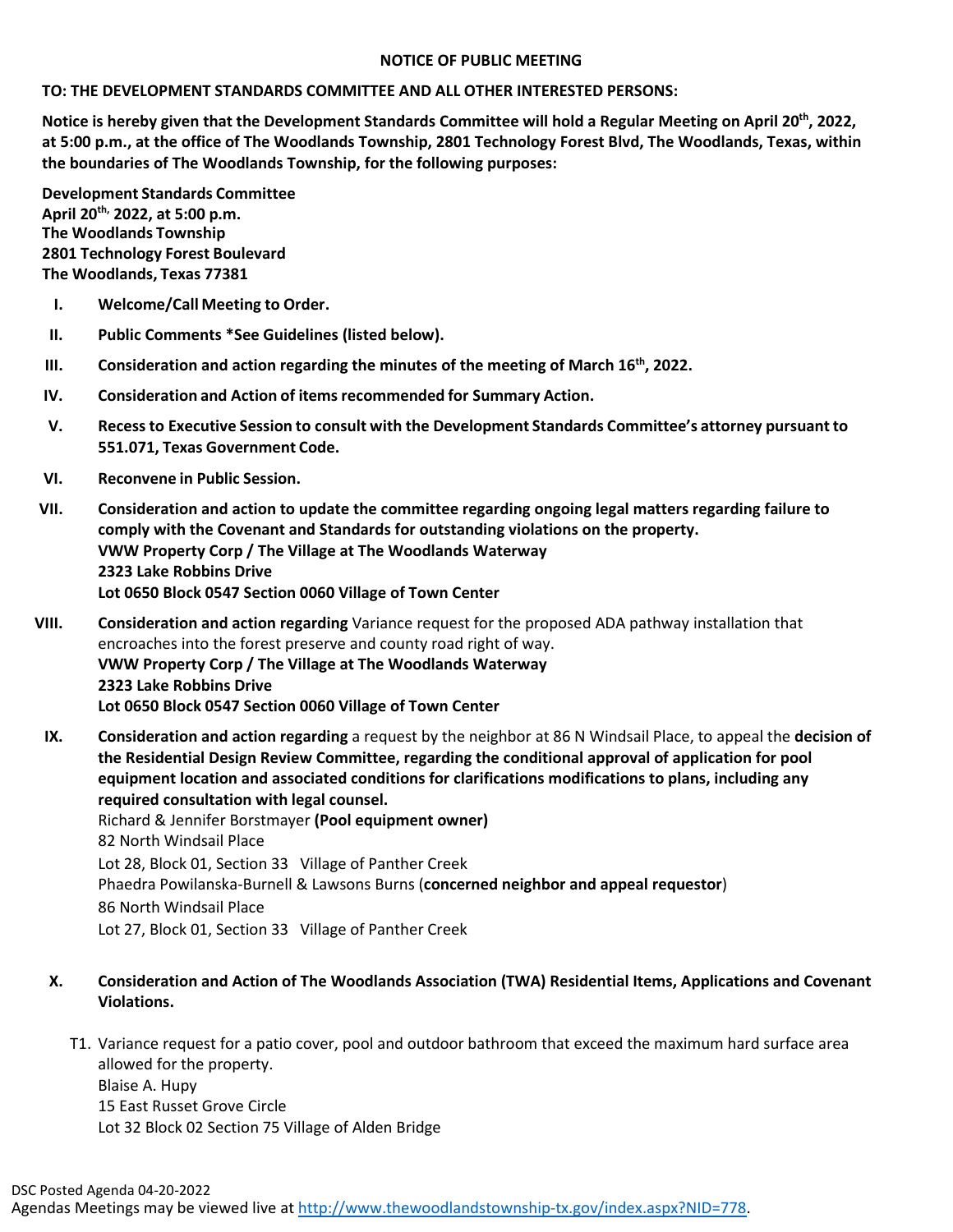- T2. Variance request for tree removal(s) that do not meet Standards for removal. Juan Jose Ortega Jimenez 47 West Pipers Green Street Lot 07 Block 01 Section 100 Village of Alden Bridge
- T3. Variance request for tree removal(s) that do not meet Standards for removal. Billy J. Smith 51 West Pipers Green Street Lot 06 Block 01 Section 100 Village of Alden Bridge

## **XI. Consideration and Action of the Commercial Items, Applications and Covenant Violations.**

- A. Consideration and action for the proposed generator and switch gear installation which will require tree and vegetation removal. Dayton Hudson Corporation / Target 1100 Lake Woodlands Drive Lot 0590 Block 0599 Section 0999 Village of Town Center
- B. Variance request for the proposed LED lighting upgrade that in some areas, will exceed the maximum foot candle level at the property line. Diocese of Galveston / Saint Anthony of Padua 7801 Bay Branch Drive Lot 0001 Block 0000 Section 0039 Village of Cochran's Crossing
- C. Variance request for the proposed conceptual monument sign that exceeds the maximum size allowed and includes address numbers that are not centered or in the upper corner closest to the street. Shoppes on Sawdust LLC 1440 Sawdust Road Lot 0400 Block 0599 Section 0006 Village of Grogan's Mill
- D. Consideration and action for the proposed modification to two village center monument signs to increase the size of the anchor tenant's lettering; and variance request for the sign on Research Forest to not include address numbers. US Regency Alden Bridge LLC 8000 Research Forest Drive Lot 0400 Block 0257 Section 0047 Village of Alden Bridge
- E. Variance request for two proposed building signs, one of which is not oriented to a street on which the building has frontage, and do not include raceways in accordance with the center criteria. GRI Woodlands Crossing LLC / Alspaugh's Ace Hardware of The Woodlands 10860 Kuykendahl Road Lot 0100 Block 0592 Section 0060 Village of Indian Springs
- F. Variance request for the proposed building sign that includes a business clarifier, raceway and exceeds the maximum height allowed. Regency Centers LP / TREK Bikes 4747 Research Forest Drive, Suite 145 Lot 0100 Block 0687 Section 0047 Village of Cochran's Crossing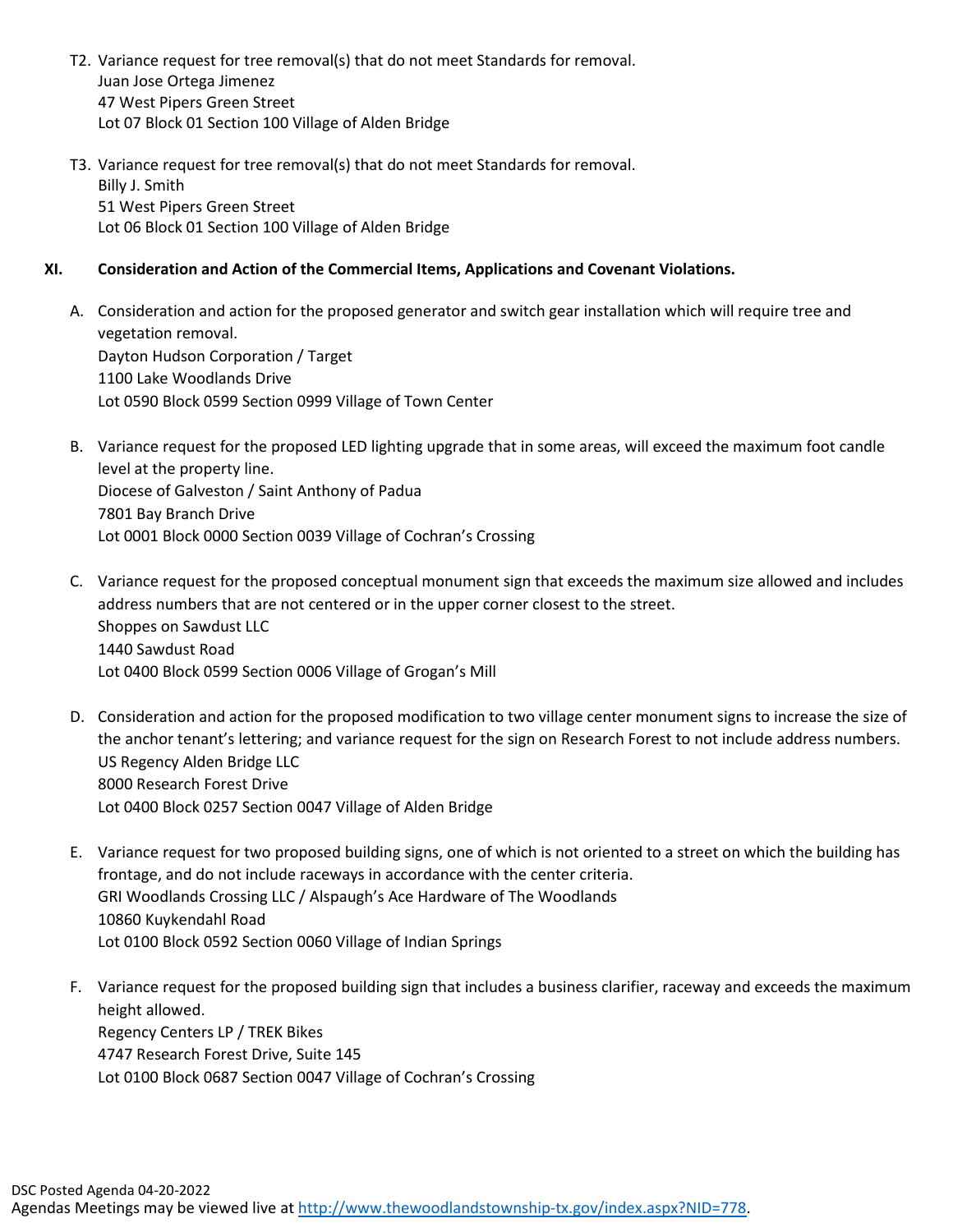- G. Consideration and action for existing rooftop exhaust system and proposed vegetative screening. Dirk D. Laukien / KBI Biopharma 2635 Technology Forest Boulevard Lot 9385 Block 0547 Section 0999 Village of Research Forest
- H. Consideration and action for existing reserved parking signs. AF4 Woodlands LLC / Texas Pools 2408 Timberloch Place, Suite B5 Lot 0320 Block 0547 Section 0006 Village of Town Center
- I. Consideration and action for the existing temporary dumpster. Steele Industries, LLC 61 Carlton Woods Drive Lot 0001 Block 0000 Section 0012 Village of Sterling Ridge
- J. Consideration and Action to proceed with legal action, regarding failure to comply with the Covenants and Standards for outstanding violations on the property. AF4 Woodlands LLC / Vitacca Vocational School for Dance 9391 Grogan's Mill Road, Suite B1 Lot 0210 Block 0599 Section 0999 Village of Research Forest
- K. Consideration and Action to proceed with legal action, regarding failure to comply with the Covenants and Standards for outstanding violations on the property. SNH FM Financing LLC / The Forum at The Woodlands 5055 W. Panther Creek Drive Lot 0200 Block 0163 Section 0040 Village of Panther Creek
- **XII. Consideration and Action of the Woodlands Community Association (WCA) Residential Items, Applications and Covenant Violations.**
	- 1. Consideration and action for a rehearing request for the existing color change that was acted upon by the Development Standards Committee March 16, 2022. Marlaur Holdings LLC 14 Summer Sprig Rd Lot 15, Block 05, Section 28 Village of Grogan's Mill
	- 2. Variance request to appeal the Cochran's Crossing Residential Design Review Committee's conditions and denial of requested trees to be removed. Aida Castro 32 Tanager Trail Lot 05, Block 02, Section 03 Village of Cochran's Crossing
	- 3. Variance request for an existing fence that was built with the construction side facing outward from the lot. John Reichardt 7 East Sunlit Forest Drive Lot 06, Block 02, Section 22 Village of Panther Creek
	- 4. Consideration and action regarding possible covenant violation for an existing fence. Luis Munevar 3 Yellowwood Court Lot 25, Block 02, Section 15 Village of Grogan's Mill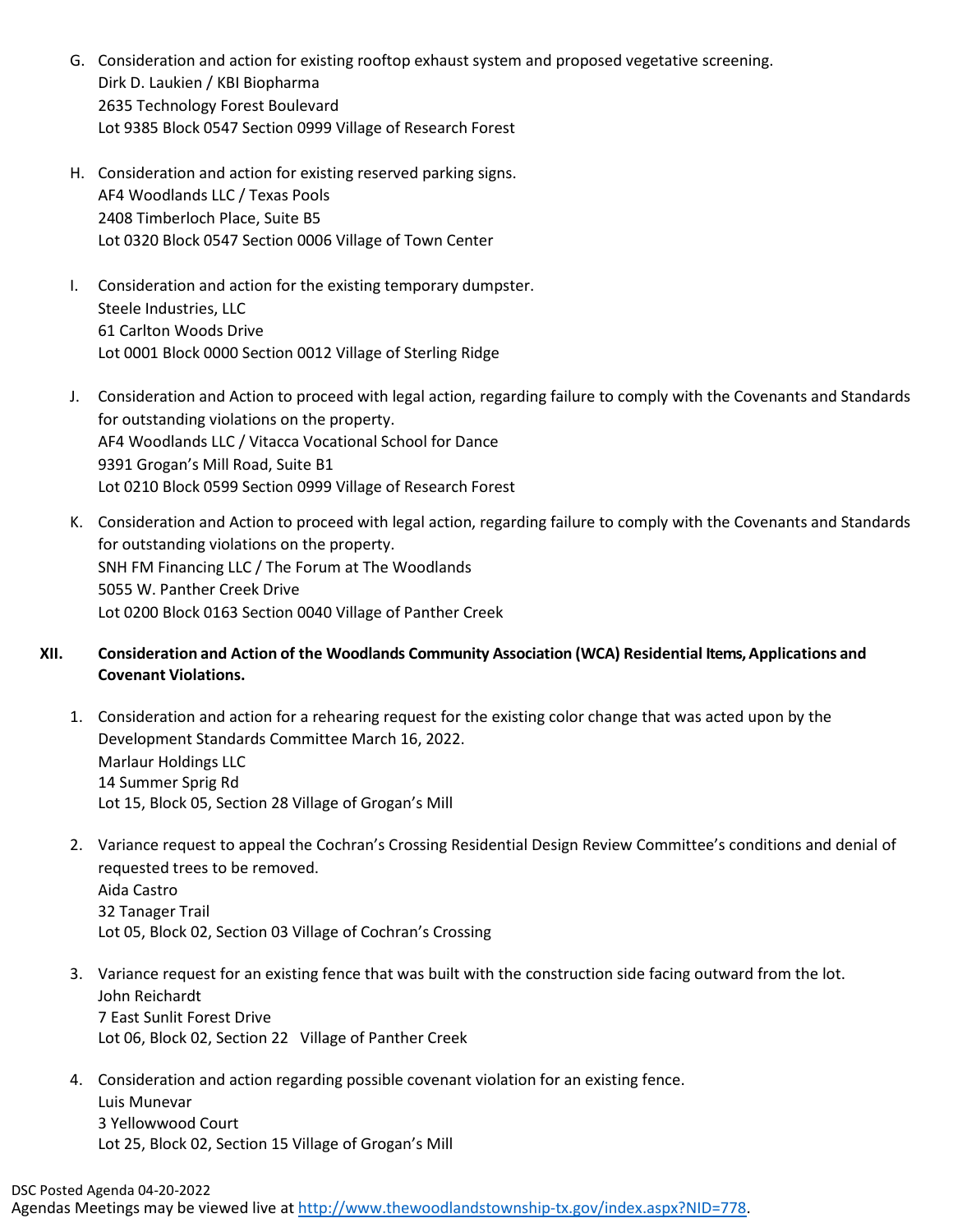- 5. Variance request for the proposed room addition that would exceed the maximum hard surface area allowed. Anthony Nguyen 19 S Brokenfern Dr Lot 14, Block 02, Section 40 Village of Grogan's Mill
- 6. Variance request for a proposed pool and spa that would exceed the maximum hard surface area allowed. Doug and Mary Hazlett 128 S Timber Top Dr. Lot 14, Block 01, Section 15 Village of Grogan's Mill
- 7. Variance request for a proposed detached patio cover that will encroach into the six-foot side setback. Luke & Yolanda Mace 118 Meadowspring Circle Lot 09, Block 01, Section 33 Village of Cochran's Crossing
- 8. Variance request for the proposed detached gazebo and with fireplace that encroaches into the twenty-five-foot rear setback and causes the lot to exceed the maximum hard surface area allowed. Alexandra Jones 9 Fernglen Drive Lot 08, Block 03, Section 40 Village of Grogan's Mill
- 9. Variance request for a proposed fence that would exceed the maximum height allowed and includes portion of the fence with construction side members facing outward from the lot. Dawn Hanson 7 East Rock Wing Place Lot 04, Block 02, Section 32 Village of Panther Creek
- 10. Variance request for a proposed walkway that will exceed the maximum width allowed. Greg Durio

223 N Tranquil Path Lot 12, Block 03, Section 63 Village of Grogan's Mill

11. Variance request for the proposed circular driveway that will exceed the maximum width allowed. Greg Durio

223 N Tranquil Path Lot 12, Block 03, Section 63 Village of Grogan's Mill

- 12. Variance request for the existing driveway replacement that encroaches into the five-foot side easement. Tim and Stacey Curran 4 Box Turtle Ln Lot 02, Block 01, Section 32 Village of Grogan's Mill
- 13. Variance request for a driveway widening that would cause the driveway to exceed the maximum width allowed and would exceed the maximum amount of hard surface area allowed. Michael Lowman 62 Smokestone Drive Lot 21, Block 02, Section 29 Village of Panther Creek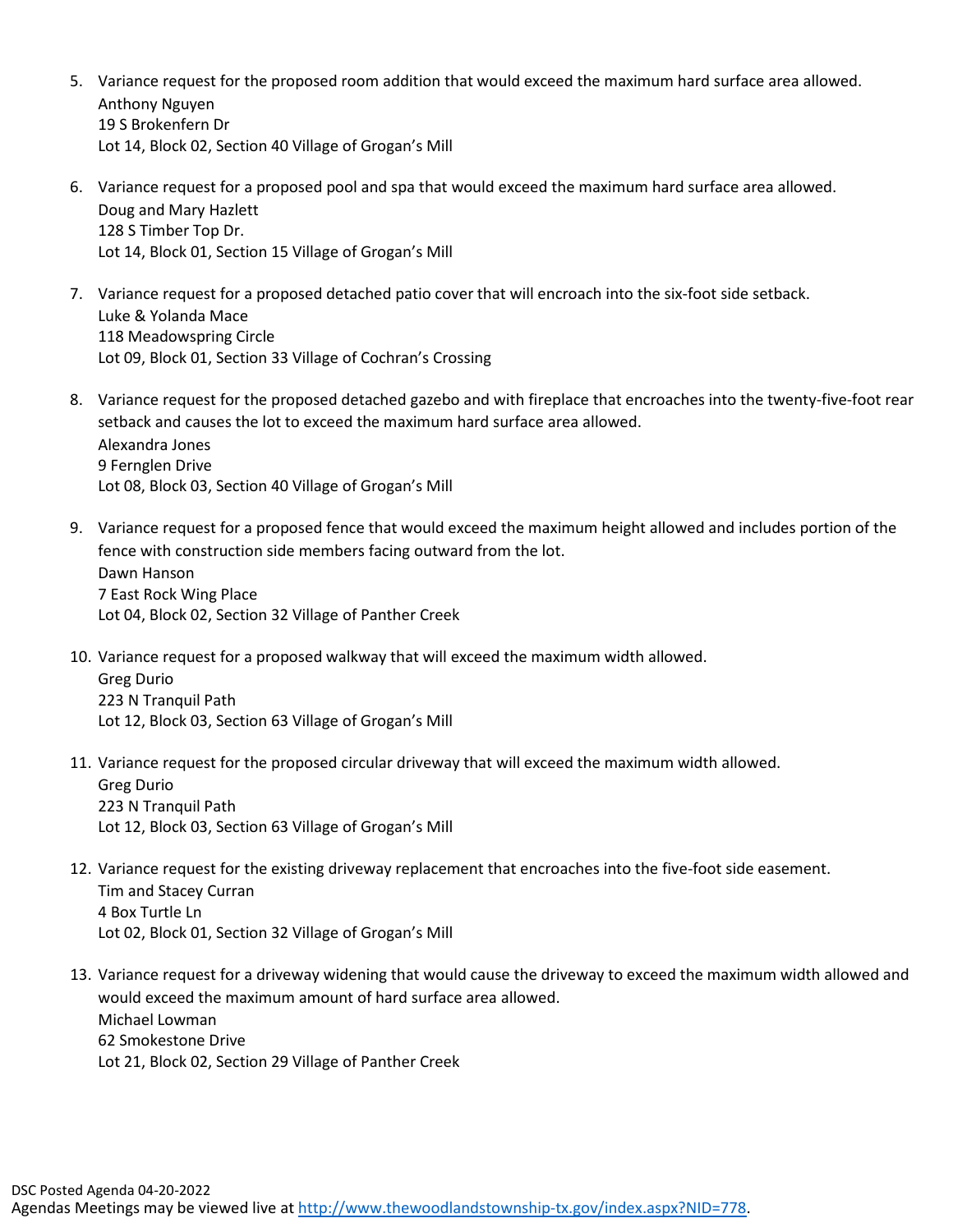- 14. Variance request for an existing fence that is not setback from the front façade of the home. Andrew and Julie Ramzel 58 N Timber Top Drive Lot 17, Block 04, Section 13 Village of Grogan's Mill
- 15. Variance request for an existing fence that exceeds the maximum height allowed. Elaine & Clyde Mohr 334 S Silvershire Circle Lot 25, Block 01, Section 43 Village of Cochran's Crossing
- 16. Variance request for an existing fence that exceeds the maximum height allowed. Peti J Singletary 2502 Blackjack Oak Place Lot 12, Block 04, Section 03 Village of Grogan's Mill
- 17. Consideration and action regarding the Short-Term Rental application. Guillermo Orozco 59 Acorn Cluster Court Lot 04, Block 02, Section 35 Village of Panther Creek
- 18. Consideration and action regarding the Short-Term Rental renewal application. Melanie Johnson 98 Crystal Lake Lane Lot22, Block 04, Section 05 Village of Grogan's Mill
- 19. Consideration and action regarding the Short-Term Rental renewal application. Jimmy & Amanda Enriquez 2 East Racing Cloud Court Lot 20, Block 1, Section 46 Village of Panther Creek
- 20. Consideration and action regarding the Short-Term Rental renewal application. Ariel Bernadette Frometa 17 Ridgeline Court Lot 18, Block 02, Section 15 Village of Panther Creek
- 21. Consideration and action regarding the Short-Term Rental renewal application. Karen Minga 186 Timber Mill Lot 08, Block 3, Section 13 Village of Grogan's Mill
- 22. Consideration and Action to proceed with legal action, regarding failure to comply with the Covenants and Standards for outstanding violations on the property. Kurt Schmidt 3 E. Amberglow Circle Lot 01, Block 01, Section 26 Village of Cochran's Crossing
- 23. Consideration and Action to proceed with legal action, regarding failure to comply with the Covenants and Standards for outstanding violations on the property. Alejandro "Alex" Macias 10 Lilium Court Lot 17, Block 01, Section 13 Village of Grogan's Mill